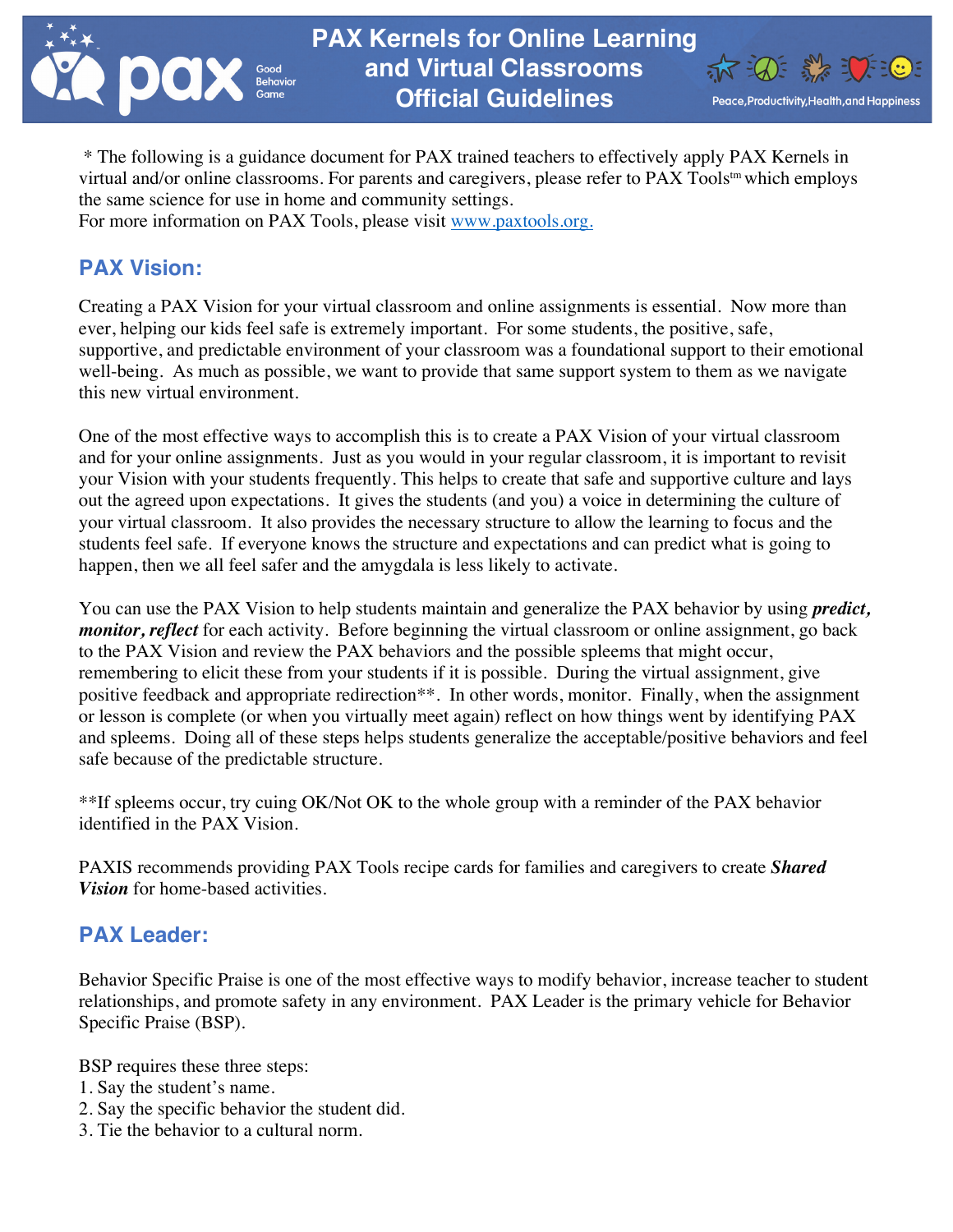



For example, "Tim, I appreciate the way you helped clarify the assignment for Jen in the chat room. That is a great example of being a PAX Leader (virtual fist bump emoji)." Any time a student does something positive that you want to reinforce, use PAX Leader to reinforce that behavior.

You can also use some of the PAX Leader writing activities found in your PAX Teacher Guide for further establishing PAX Leader and PAX as the cultural norm.

# **PAX Quiet:**

PAXIS *does not recommend* using the PAX Quiet harmonica in virtual or online classrooms.

## **Granny's Wacky Prizes:**

Granny's Wacky Prizes are a great way to take a break and re-energize your students and yourself. Just as in the classroom, Granny Wacky Prizes also teaches student to delay gratification and practice selfregulation and can be adapted for virtual classrooms or meetings. Some prizes (i.e., playing a game of Thumbs -Up 7-up), would not work in a virtual setting but there are plenty (i.e making faces, animal noises, pencil drumming, etc.). that would work via the webcam feature of most virtual classroom applications. Students might also come up with new prize ideas for your virtual setting. Participating in the Granny Wacky Prizes as shared experience helps re-emphasize the connections and relationships between everyone in your PAX classroom.

PAXIS recommends PAX Tools for families and caregivers to create *Mystery Motivators* for home-based activities.

#### **Beat the Timer:**

Beat the Timer can be an effective tool to help scaffold more difficult tasks and to help maintain focus. It can also help increase the stamina of focused attention over time.

Using the timer to complete tasks, especially the more challenging tasks, will help increase the efficiency of the time spent on-task in your virtual classroom. For example, use Beat the Timer to complete multiplication facts or silent reading. Tell the students you will set the timer for 3 minutes to complete the activity. Then stop the task once the timer rings. This focuses the time and task for the student in a manageable way. In a few weeks, you will be able to increase that time and serve the purpose of building the students' stamina and focus.

PAXIS recommends PAX Tools *PAX Timer* for home-based activities.

#### **PAX Stix:**

PAX Stix can be used to randomly call on participants during a virtual classroom meeting/session. Please remember to use all PAX Stix modifications to meet the individual needs of your students. You can also create and use PAX Stix via the PAX Up App on your phone, tablet, or computer.

PAXIS recommends PAX Tools *Random Sticks* for home-based activities.